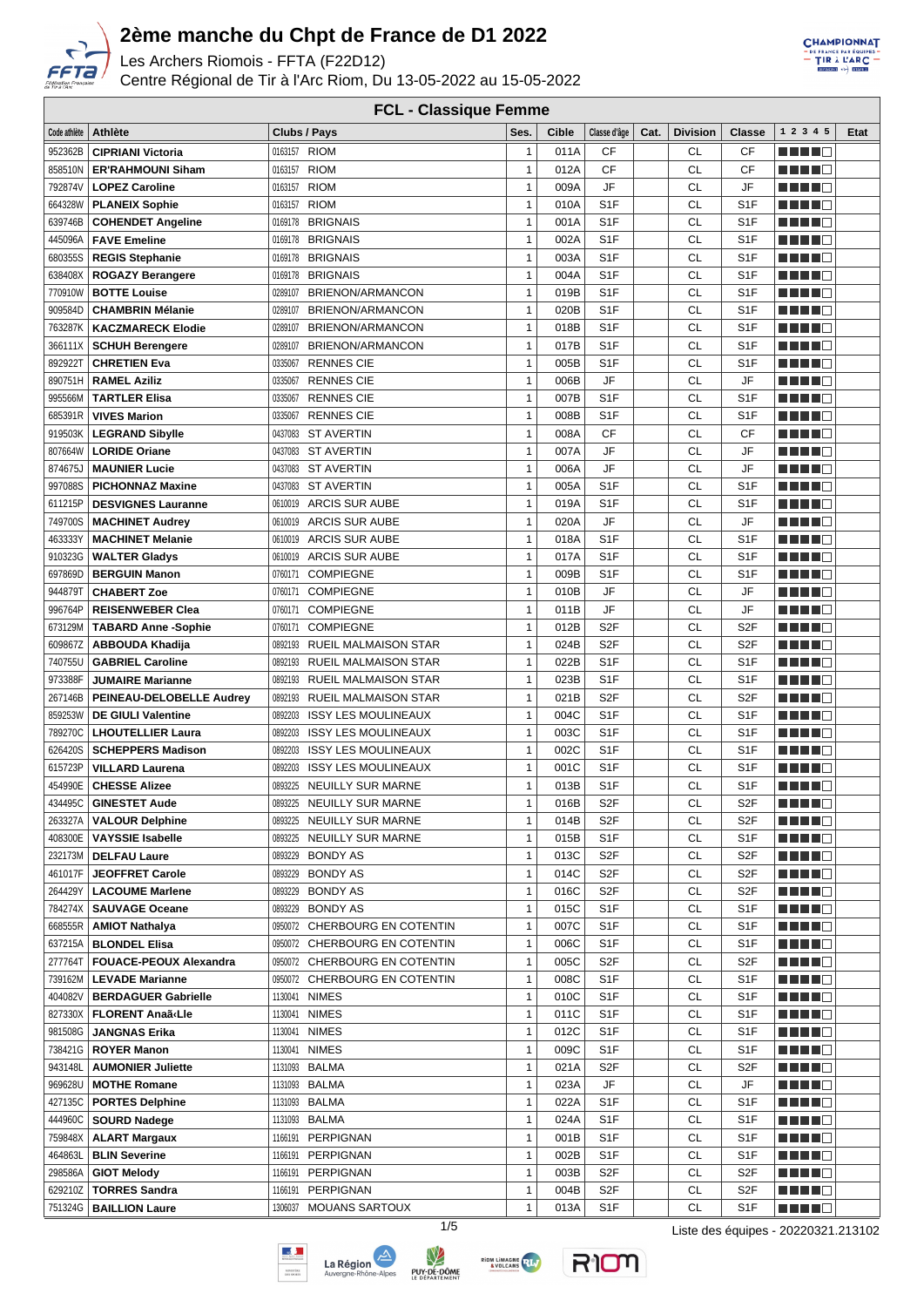

Les Archers Riomois - FFTA (F22D12)

Centre Régional de Tir à l'Arc Riom, Du 13-05-2022 au 15-05-2022



| <b>FCL - Classique Femme</b><br>suite |                                  |      |       |                  |      |                 |                  |              |      |
|---------------------------------------|----------------------------------|------|-------|------------------|------|-----------------|------------------|--------------|------|
| Code athlète   Athlète                | Clubs / Pays                     | Ses. | Cible | Classe d'âge     | Cat. | <b>Division</b> | <b>Classe</b>    | 1 2 3 4 5    | Etat |
| 064238Z <b>  DUBOC Dominiaue</b>      | <b>MOUANS SARTOUX</b><br>1306037 |      | 016A  | S <sub>2</sub> F |      | <b>CL</b>       | S <sub>1</sub> F | <b>ANNIE</b> |      |
| 844248L   LECLERCQ Jade               | <b>MOUANS SARTOUX</b><br>1306037 |      | 014A  | S <sub>1</sub> F |      | CL              | S <sub>1</sub> F | TE LET       |      |
| 782299A   MENARDO GUZMAN Luna         | MOUANS SARTOUX<br>1306037        |      | 015A  | JF               |      | CL              |                  | n na n       |      |

|              | <b>FCO - Poulies Femme</b>       |                                           |                  |              |                  |      |                 |                  |                           |      |  |
|--------------|----------------------------------|-------------------------------------------|------------------|--------------|------------------|------|-----------------|------------------|---------------------------|------|--|
| Code athlète | <b>Athlète</b>                   | Clubs / Pays                              | Ses.             | <b>Cible</b> | Classe d'âge     | Cat. | <b>Division</b> | <b>Classe</b>    | 1 2 3 4 5                 | Etat |  |
| 851076H      | <b>JEANNIN Lucie</b>             | 0138090 EYBENS                            | $\overline{2}$   | 039C         | S <sub>1</sub> F |      | CO              | S <sub>1</sub> F | THE ELECT                 |      |  |
| 280537G      | <b>BABLEE Agnes</b>              | <b>RENNES CIE</b><br>0335067              | $\overline{2}$   | 039B         | S <sub>2F</sub>  |      | CO              | S <sub>2F</sub>  | T FILL ET                 |      |  |
| 341433Y      | <b>CHANOINE Elise</b>            | <b>RENNES CIE</b><br>0335067              | $\overline{2}$   | 037B         | S <sub>1</sub> F |      | CO              | S <sub>1</sub> F | TI TITIN                  |      |  |
| 590922G      | <b>LOUVEL Melodie</b>            | <b>RENNES CIE</b><br>0335067              | $\overline{2}$   | 038B         | S <sub>1</sub> F |      | CO              | S <sub>1</sub> F | TI TITIN                  |      |  |
| 402304M      | <b>SALMON Emeline</b>            | <b>RENNES CIE</b><br>0335067              | $\overline{2}$   | 040B         | S <sub>1</sub> F |      | CO              | S <sub>1</sub> F | T FI FI FI                |      |  |
| 714462P      | <b>DUHEZ Salima</b>              | <b>VALENCIENNES</b><br>0759129            | $\overline{2}$   | 040C         | S <sub>2F</sub>  |      | CO              | S <sub>2F</sub>  | T F E E E                 |      |  |
| 452921F      | <b>DE MATOS Laure</b>            | <b>DRAVEIL SENART</b><br>0891175          | $\overline{2}$   | 034B         | S <sub>1</sub> F |      | CO              | S <sub>1</sub> F | THEFT                     |      |  |
| 286053C      | <b>LEGER Patricia</b>            | <b>DRAVEIL SENART</b><br>0891175          | $\overline{2}$   | 036B         | S <sub>2</sub> F |      | CO              | S <sub>2F</sub>  | <u> El Branco de la p</u> |      |  |
| 616498G      | <b>MONTAGNE Elodie</b>           | <b>DRAVEIL SENART</b><br>0891175          | $\overline{2}$   | 033B         | S <sub>1</sub> F |      | CO              | S <sub>1</sub> F | MA MAR                    |      |  |
| 779584Z      | <b>TREMBLAYES Anais</b>          | <b>DRAVEIL SENART</b><br>0891175          | $\overline{2}$   | 035B         | S <sub>1</sub> F |      | CO              | S <sub>1</sub> F | MA MARI                   |      |  |
| 428880Z      | <b>ARTIGAU Marine</b>            | <b>NEUILLY SUR MARNE</b><br>0893225       | $\boldsymbol{2}$ | 033C         | S <sub>1</sub> F |      | CO              | S <sub>1</sub> F | MA MARINA                 |      |  |
| 594527A      | <b>BURNET Lucie</b>              | <b>NEUILLY SUR MARNE</b><br>0893225       | $\overline{2}$   | 034C         | S <sub>1</sub> F |      | CO              | S <sub>1</sub> F | ma mata                   |      |  |
| 605355V      | <b>CHESSE Joanna</b>             | <b>NEUILLY SUR MARNE</b><br>0893225       | $\overline{2}$   | 035C         | S <sub>1</sub> F |      | CO              | S <sub>1</sub> F | M TIMO                    |      |  |
| 250847K      | <b>MALGERARD Isabelle</b>        | <b>NEUILLY SUR MARNE</b><br>0893225       | $\overline{2}$   | 036C         | S <sub>2F</sub>  |      | CO              | S <sub>2F</sub>  | TN TIT                    |      |  |
| 021928K      | <b>DODEMONT Sophie</b>           | <b>FONTENAY S/BOIS 1ER CIE</b><br>0894254 | $\overline{2}$   | 043A         | S <sub>2F</sub>  |      | CO              | S <sub>2F</sub>  | MA MARI                   |      |  |
| 716189S      | <b>FROMENT Agnes</b>             | 0894254<br><b>FONTENAY S/BOIS 1ER CIE</b> | $\overline{2}$   | 042A         | S <sub>2F</sub>  |      | CO              | S <sub>2F</sub>  | n na mata                 |      |  |
| 420476P      | <b>GALLAIS-DUTRIEZ Alexandra</b> | <b>FONTENAY S/BOIS 1ER CIE</b><br>0894254 | $\overline{2}$   | 041A         | S <sub>2F</sub>  |      | CO              | S <sub>2F</sub>  | T FI FI FI                |      |  |
| 820673L      | <b>LAFON Caroline</b>            | FONTENAY S/BOIS 1ER CIE<br>0894254        | $\overline{2}$   | 044A         | S <sub>1</sub> F |      | CO              | S <sub>1</sub> F | T FITER                   |      |  |
| 828593V      | <b>DINTROUZCOSTE Viktoria</b>    | <b>VILLIERS LE BEL</b><br>0895284         | $\overline{2}$   | 044B         | S <sub>2F</sub>  |      | CO              | S <sub>2F</sub>  | n di Birli                |      |  |
| 881338B      | <b>GUILLOU Alice</b>             | <b>VILLIERS LE BEL</b><br>0895284         | $\overline{2}$   | 041B         | S <sub>2F</sub>  |      | CO              | S <sub>2F</sub>  | M TIMO                    |      |  |
| 983003G      | <b>PRAVER Gaelle</b>             | <b>VILLIERS LE BEL</b><br>0895284         | $\overline{2}$   | 043B         | S <sub>1</sub> F |      | CO              | S <sub>1</sub> F | M TIMO                    |      |  |
| 859688U      | <b>SANTOS Virginie</b>           | <b>VILLIERS LE BEL</b><br>0895284         | $\overline{2}$   | 037C         | S <sub>2F</sub>  |      | CO              | S <sub>2F</sub>  | MA DE S                   |      |  |
| 716417P      | <b>TREMEAU Sandrine</b>          | <b>VILLIERS LE BEL</b><br>0895284         | $\overline{2}$   | 042B         | S <sub>2F</sub>  |      | CO              | S <sub>2F</sub>  | TI TITI T                 |      |  |
| 716812U      | <b>BROUILLE Marine</b>           | <b>SARCELLES</b><br>0895293               | $\overline{2}$   | 043C         | S <sub>1</sub> F |      | CO              | S <sub>1</sub> F | MA MARI                   |      |  |
| 748220H      | <b>LURVOIS Caroline</b>          | <b>SARCELLES</b><br>0895293               | $\overline{2}$   | 042C         | S <sub>1</sub> F |      | CO              | S <sub>1</sub> F | MA MARIT                  |      |  |
| 383366C      | <b>VALEYRE Beatrice</b>          | <b>SARCELLES</b><br>0895293               | $\overline{2}$   | 041C         | S <sub>2F</sub>  |      | CO              | S <sub>2F</sub>  | n din N                   |      |  |
| 771991W      | <b>DECUUPERE Helene</b>          | <b>MONT ST AIGNAN</b><br>0976116          | $\boldsymbol{2}$ | 036A         | S <sub>1</sub> F |      | CO              | S <sub>1</sub> F | TI TITO                   |      |  |
| 662170A      | <b>FRAIGNEAU Clemence</b>        | MONT ST AIGNAN<br>0976116                 | $\overline{2}$   | 034A         | S <sub>1</sub> F |      | CO              | S <sub>1</sub> F | a kata ing P              |      |  |
| 027805Y      | <b>POP Kenza</b>                 | <b>MONT ST AIGNAN</b><br>0976116          | $\overline{2}$   | 035A         | <b>CF</b>        |      | CO              | <b>CF</b>        | TI TI TI T                |      |  |
| 791050M      | <b>RENAUDIN Tiphaine</b>         | <b>MONT ST AIGNAN</b><br>0976116          | $\overline{2}$   | 033A         | S <sub>1</sub> F |      | CO              | S <sub>1</sub> F | TI TI D                   |      |  |
| 883979X      | <b>EYMARD Anais</b>              | 1313090<br>ST MARTIN DE CRAU              | $\overline{2}$   | 039A         | S <sub>1</sub> F |      | CO              | S <sub>1</sub> F | TI TITIN                  |      |  |
| 858635Z      | <b>FERRAUD Alexia</b>            | 1313090<br>ST MARTIN DE CRAU              | $\overline{2}$   | 038A         | JF               |      | CO              | <b>JF</b>        | n di Biblio               |      |  |
| 781401Z      | <b>GIRARD Marion</b>             | ST MARTIN DE CRAU<br>1313090              | $\overline{2}$   | 037A         | S <sub>1</sub> F |      | CO              | S <sub>1</sub> F | T FI FI FI                |      |  |
| 363305X      | <b>KIENER Audrey</b>             | 1313090 ST MARTIN DE CRAU                 | $\overline{2}$   | 040A         | S <sub>2</sub> F |      | CO              | S <sub>2F</sub>  | TITI I E                  |      |  |
|              |                                  |                                           |                  |              |                  |      |                 |                  |                           |      |  |

| <b>HCL - Classique Homme</b> |                             |                                        |                |              |                  |      |                 |                  |           |      |
|------------------------------|-----------------------------|----------------------------------------|----------------|--------------|------------------|------|-----------------|------------------|-----------|------|
| Code athlète                 | Athlète                     | Clubs / Pays                           | Ses.           | <b>Cible</b> | Classe d'âge     | Cat. | <b>Division</b> | <b>Classe</b>    | 1 2 3 4 5 | Etat |
| 410244T                      | <b>CAZES Pierre Laurent</b> | 0163151 CLERMONT FERRAND CIE           | 2              | 002C         | S <sub>1</sub> H |      | <b>CL</b>       | S <sub>1</sub> H | n din Bir |      |
| 727723D                      | <b>FOURNIER Kevin</b>       | <b>CLERMONT FERRAND CIE</b><br>0163151 | 2              | 019C         | S <sub>1</sub> H |      | <b>CL</b>       | S <sub>1</sub> H | NN OO O   |      |
|                              | 699249D   RUTKOWSKI Quentin | <b>CLERMONT FERRAND CIE</b><br>0163151 | 2              | 004C         | S <sub>1</sub> H |      | <b>CL</b>       | S <sub>1</sub> H | n din B   |      |
|                              | 610427H   SANNA Michael     | <b>CLERMONT FERRAND CIE</b><br>0163151 | $\overline{2}$ | 001C         | S <sub>1</sub> H |      | <b>CL</b>       | S <sub>1</sub> H | n din B   |      |
| 742797N                      | <b>VAUTRIN Jules</b>        | <b>CLERMONT FERRAND CIE</b><br>0163151 | 2              | 003C         | S <sub>1</sub> H |      | <b>CL</b>       | S <sub>1</sub> H | n din Bir |      |
| 443819M                      | <b>ANTOINE Thomas</b>       | <b>RIOM</b><br>0163157                 | $\overline{2}$ | 008B         | S <sub>1</sub> H |      | <b>CL</b>       | S <sub>1</sub> H | n nin n   |      |
|                              | 704162U   FICHET Romain     | <b>RIOM</b><br>0163157                 | $\overline{2}$ | 005B         | S <sub>1</sub> H |      | <b>CL</b>       | S <sub>1</sub> H | n na m    |      |
| 701148T                      | <b>JAMOT Maxence</b>        | <b>RIOM</b><br>0163157                 | 2              | 007B         | S <sub>1</sub> H |      | <b>CL</b>       | S <sub>1</sub> H | n din B   |      |
|                              | 720454C   MOURIER Franck    | <b>RIOM</b><br>0163157                 | $\overline{2}$ | 018C         | S <sub>2</sub> H |      | <b>CL</b>       | S <sub>2</sub> H | n Too     |      |
|                              | 697627R   RIPAUX Valentin   | <b>RIOM</b><br>0163157                 | 2              | 006B         | S <sub>1</sub> H |      | <b>CL</b>       | S <sub>1</sub> H | n nin n   |      |
| 339866V                      | <b>COUCOULLE Matthieu</b>   | <b>BRIGNAIS</b><br>0169178             | 2              | 021A         | S <sub>1</sub> H |      | <b>CL</b>       | S <sub>1</sub> H | n din B   |      |
|                              | 619744K   FAURE Arthur      | <b>BRIGNAIS</b><br>0169178             | 2              | 022A         | S <sub>1</sub> H |      | <b>CL</b>       | S <sub>1</sub> H | n din B   |      |
|                              | 622622N   PASCUAL Pierrick  | <b>BRIGNAIS</b><br>0169178             | $\overline{2}$ | 023A         | S <sub>1</sub> H |      | <b>CL</b>       | S <sub>1</sub> H | n Timb    |      |
| 814342E                      | <b>RIOU-HABERER Eliot</b>   | <b>BRIGNAIS</b><br>0169178             | 2              | 024A         | <b>CH</b>        |      | <b>CL</b>       | <b>CH</b>        | n din B   |      |
| 718862X                      | <b>ARMBRUSTER Sylvain</b>   | BRIENON/ARMANCON<br>0289107            | $\overline{2}$ | 001A         | S <sub>1</sub> H |      | <b>CL</b>       | S <sub>1</sub> H | n din B   |      |
| 775692U                      | <b>BARBIER Anthony</b>      | BRIENON/ARMANCON<br>0289107            | $\overline{2}$ | 002A         | S <sub>1</sub> H |      | <b>CL</b>       | S <sub>1</sub> H | n nin d   |      |







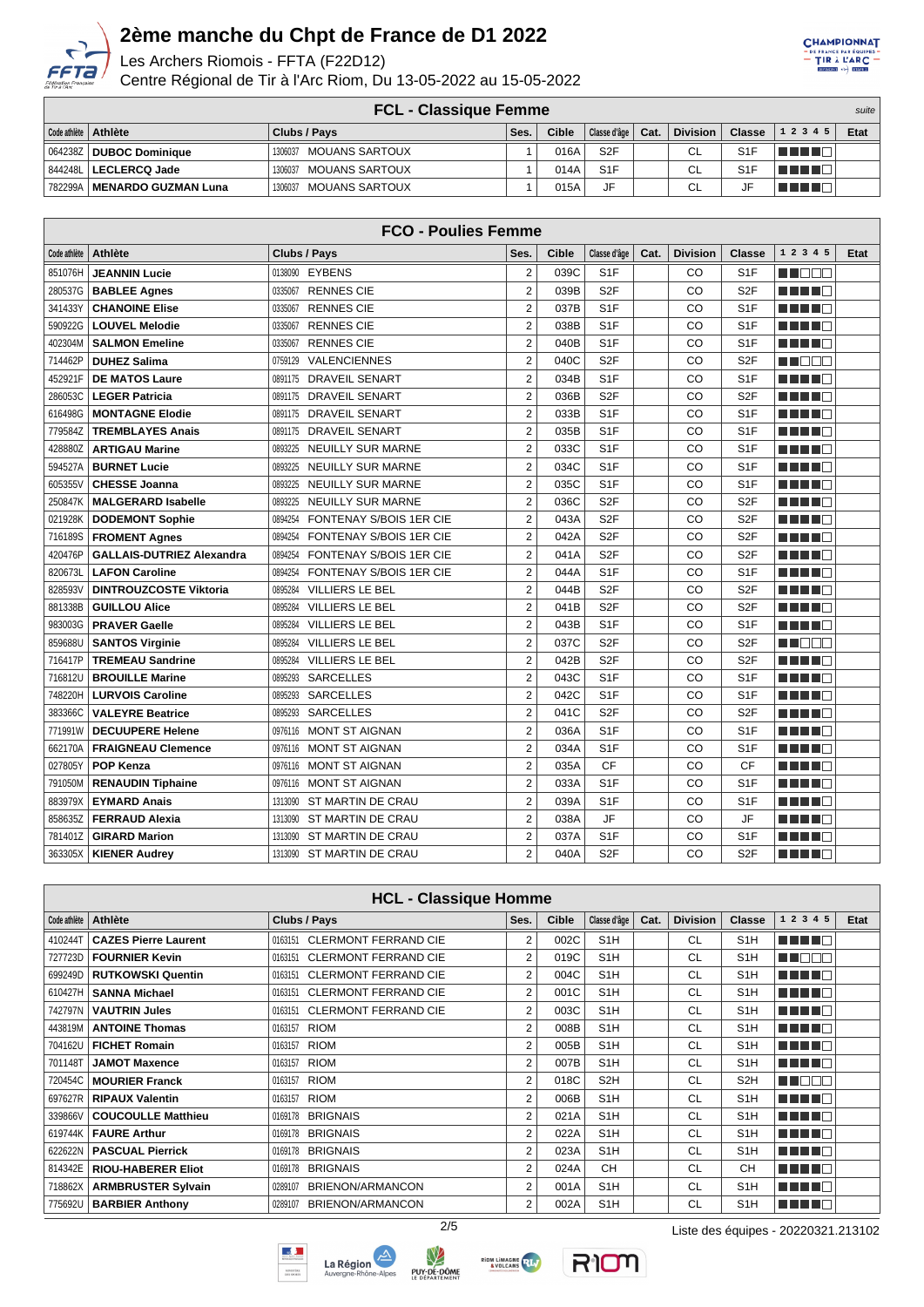

Les Archers Riomois - FFTA (F22D12)

Centre Régional de Tir à l'Arc Riom, Du 13-05-2022 au 15-05-2022



| <b>HCL - Classique Homme</b><br>suite |                           |                                       |                         |       |                  |      |                 |                  |                        |      |  |
|---------------------------------------|---------------------------|---------------------------------------|-------------------------|-------|------------------|------|-----------------|------------------|------------------------|------|--|
| Code athlète                          | Athlète                   | Clubs / Pays                          | Ses.                    | Cible | Classe d'âge     | Cat. | <b>Division</b> | <b>Classe</b>    | 1 2 3 4 5              | Etat |  |
| 750102D                               | <b>CORSIN Valentin</b>    | 0289107<br>BRIENON/ARMANCON           | $\overline{2}$          | 004A  | S <sub>1</sub> H |      | <b>CL</b>       | S <sub>1</sub> H | n din din ka           |      |  |
| 739621L                               | <b>WACOGNE Hugo</b>       | BRIENON/ARMANCON<br>0289107           | $\overline{2}$          | 003A  | S <sub>1</sub> H |      | <b>CL</b>       | S <sub>1</sub> H | HH 18                  |      |  |
| 764204G                               | <b>BERNARDI Nicolas</b>   | 0335067<br><b>RENNES CIE</b>          | $\overline{\mathbf{c}}$ | 001B  | JH               |      | <b>CL</b>       | JH               | n di Tin               |      |  |
| 702313J                               | <b>BILLOUE Florian</b>    | 0335067<br><b>RENNES CIE</b>          | $\overline{2}$          | 002B  | S <sub>1</sub> H |      | <b>CL</b>       | S <sub>1</sub> H | MA MAR                 |      |  |
| 386605Y                               | <b>BUREAU Pierre</b>      | <b>RENNES CIE</b><br>0335067          | $\overline{c}$          | 022C  | S <sub>1</sub> H |      | CL              | S <sub>1</sub> H | M DO O                 |      |  |
| 621911R                               | <b>DANIEL Lucas</b>       | <b>RENNES CIE</b><br>0335067          | $\overline{c}$          | 003B  | S <sub>1</sub> H |      | CL              | S <sub>1</sub> H | MA MARIT               |      |  |
| 408718J                               | <b>GIROUILLE Romain</b>   | <b>RENNES CIE</b><br>0335067          | $\overline{c}$          | 004B  | S <sub>1</sub> H |      | <b>CL</b>       | S <sub>1</sub> H | MANTE E                |      |  |
| 732894Z                               | <b>NEVEUX Cyriaque</b>    | <b>RENNES CIE</b><br>0335067          | $\overline{\mathbf{c}}$ | 023C  | S <sub>1</sub> H |      | <b>CL</b>       | S <sub>1</sub> H | n de e                 |      |  |
| 992871H                               | <b>DE BACKER Kurt</b>     | 0759140<br><b>WERVICQ SUD</b>         | $\overline{2}$          | 018B  | S <sub>2</sub> H |      | <b>CL</b>       | S <sub>2</sub> H | HH H H                 |      |  |
| 734389Z                               | <b>DEZOOMER Michael</b>   | <b>WERVICQ SUD</b><br>0759140         | $\overline{2}$          | 019B  | S <sub>1</sub> H |      | <b>CL</b>       | S <sub>1</sub> H | <u> HILLE</u>          |      |  |
| 093028T                               | <b>OLIVIER Alexandre</b>  | 0759140 WERVICQ SUD                   | $\overline{c}$          | 017B  | S <sub>2</sub> H |      | <b>CL</b>       | S <sub>2</sub> H | .                      |      |  |
| 615523X                               | <b>PERZ Nicolas</b>       | <b>WERVICQ SUD</b><br>0759140         | $\overline{c}$          | 020B  | S <sub>1</sub> H |      | <b>CL</b>       | S <sub>1</sub> H | HH H E                 |      |  |
| 884237C                               | <b>CABARET Arnaud</b>     | <b>COMPIEGNE</b><br>0760171           | $\overline{2}$          | 009A  | S <sub>1</sub> H |      | <b>CL</b>       | S <sub>1</sub> H | a da da da             |      |  |
| 996762M                               | <b>LINKE Erik</b>         | <b>COMPIEGNE</b><br>0760171           | $\overline{c}$          | 010A  | JH               |      | <b>CL</b>       | JH               | MA MARIT               |      |  |
| 677020S                               | <b>PEYROT Lucas</b>       | <b>COMPIEGNE</b><br>0760171           | $\overline{\mathbf{c}}$ | 011A  | S <sub>1</sub> H |      | <b>CL</b>       | S <sub>1</sub> H | MA MAD                 |      |  |
| 761543P                               | <b>ZAJACZKOWSKY Hugo</b>  | 0760171<br><b>COMPIEGNE</b>           | $\overline{2}$          | 012A  | JH               |      | <b>CL</b>       | JH               | n di Ting              |      |  |
| 279882V                               | <b>FRICOTEAUX Germain</b> | 0760224<br>NANTEUIL LE HAUDOUIN       | $\overline{\mathbf{c}}$ | 015B  | S <sub>2</sub> H |      | <b>CL</b>       | S <sub>2</sub> H |                        |      |  |
| 764903S                               | <b>GOSSET Valentin</b>    | NANTEUIL LE HAUDOUIN<br>0760224       | $\overline{2}$          | 013B  | S <sub>1</sub> H |      | <b>CL</b>       | S <sub>1</sub> H | HH 18                  |      |  |
| 820591X                               | <b>MASSOUF William</b>    | NANTEUIL LE HAUDOUIN<br>0760224       | $\overline{2}$          | 016B  | S <sub>1</sub> H |      | <b>CL</b>       | S <sub>1</sub> H | <u> Here al B</u>      |      |  |
| 704270L                               | <b>THIRION Lou</b>        | 0760224<br>NANTEUIL LE HAUDOUIN       | $\overline{c}$          | 014B  | S <sub>1</sub> H |      | <b>CL</b>       | S <sub>1</sub> H | HH H E                 |      |  |
| 601510R                               | <b>DELOISON Daniel</b>    | <b>SAINT MARD</b><br>0877033          | $\overline{2}$          | 014C  | S <sub>1</sub> H |      | <b>CL</b>       | S <sub>1</sub> H | HH H O                 |      |  |
| 686884N                               | <b>ESTIBALS Valentin</b>  | <b>SAINT MARD</b><br>0877033          | $\overline{2}$          | 015C  | S <sub>1</sub> H |      | <b>CL</b>       | S <sub>1</sub> H | n ni ni n              |      |  |
| 654083K                               | <b>LOPEO Kevin</b>        | <b>SAINT MARD</b><br>0877033          | $\overline{c}$          | 013C  | S <sub>1</sub> H |      | <b>CL</b>       | S <sub>1</sub> H | MANTE E                |      |  |
| 438291D                               | <b>MASSON Martial</b>     | <b>SAINT MARD</b><br>0877033          | $\overline{\mathbf{c}}$ | 016C  | S <sub>1</sub> H |      | <b>CL</b>       | S <sub>1</sub> H | a di Bandar            |      |  |
| 804251L                               | <b>GUTHERTZ Maxence</b>   | 0891175 DRAVEIL SENART                | $\overline{\mathbf{c}}$ | 008C  | S <sub>1</sub> H |      | <b>CL</b>       | S <sub>1</sub> H | ma mata                |      |  |
| 779729G                               | <b>LE BARS Antoine</b>    | 0891175 DRAVEIL SENART                | $\overline{\mathbf{c}}$ | 007C  | S <sub>1</sub> H |      | <b>CL</b>       | S <sub>1</sub> H |                        |      |  |
| 661811K                               | <b>MULOT Florent</b>      | 0891175 DRAVEIL SENART                | $\overline{2}$          | 005C  | S <sub>1</sub> H |      | <b>CL</b>       | S <sub>1</sub> H | a da da b              |      |  |
| 836828W                               | <b>TONNAIRE Hugo</b>      | DRAVEIL SENART<br>0891175             | $\overline{c}$          | 006C  | S <sub>1</sub> H |      | <b>CL</b>       | S <sub>1</sub> H | <u> El Bel</u>         |      |  |
| 286233Y                               | <b>BIDAULT Jerome</b>     | 0892203<br><b>ISSY LES MOULINEAUX</b> | $\overline{c}$          | 011C  | S <sub>2</sub> H |      | CL              | S <sub>2</sub> H | HH H H                 |      |  |
| 310002J                               | <b>DOUSSOT Christophe</b> | <b>ISSY LES MOULINEAUX</b><br>0892203 | $\overline{2}$          | 009C  | S <sub>2</sub> H |      | <b>CL</b>       | S <sub>2</sub> H | HH 10                  |      |  |
| 434184P                               | <b>FAUCHERON Thomas</b>   | 0892203<br><b>ISSY LES MOULINEAUX</b> | $\overline{2}$          | 012C  | S <sub>1</sub> H |      | CL              | S <sub>1</sub> H | a da da da             |      |  |
| 764724X                               | <b>HENCKELS Jeff</b>      | 0892203<br><b>ISSY LES MOULINEAUX</b> | $\overline{2}$          | 010C  | S <sub>1</sub> H |      | CL              | S <sub>1</sub> H | n di Ting              |      |  |
| 821231T                               | <b>BARITEAUD Iban</b>     | <b>NIMES</b><br>1130041               | $\overline{2}$          | 015A  | JH               |      | CL              | JH               | a da da da             |      |  |
| 327608W                               | DE GRANDIS Jocelyn        | <b>NIMES</b><br>1130041               | $\overline{2}$          | 013A  | S <sub>2</sub> H |      | CL              | S <sub>2</sub> H | n na m                 |      |  |
| 954056T                               | <b>GALIZZI Matteo</b>     | <b>NIMES</b><br>1130041               | $\overline{\mathbf{c}}$ | 016A  | CН               |      | CL              | CН               | HH 11                  |      |  |
| 790844N                               | <b>SOULE Quentin</b>      | <b>NIMES</b><br>1130041               | $\overline{2}$          | 014A  | S <sub>1</sub> H |      | CL              | S <sub>1</sub> H | HH H H                 |      |  |
| 320889T                               | <b>COUCOULLE Pierre</b>   | 1131080 BLAGNAC                       | $\overline{c}$          | 017A  | S <sub>1</sub> H |      | CL              | S <sub>1</sub> H | <u> Here al B</u>      |      |  |
|                                       | 348552L   DELVAL Vincent  | 1131080 BLAGNAC                       | 2                       | 018A  | S <sub>1</sub> H |      | CL              | S <sub>1</sub> H | <b>HELL</b>            |      |  |
| 454400N                               | <b>GARRABE Damien</b>     | 1131080 BLAGNAC                       | $\overline{2}$          | 019A  | S <sub>1</sub> H |      | <b>CL</b>       | S <sub>1</sub> H | <u> Here al B</u>      |      |  |
| 418333K                               | <b>VIDAL Nicolas</b>      | 1131080 BLAGNAC                       | $\overline{\mathbf{c}}$ | 020A  | S <sub>1</sub> H |      | CL              | S <sub>1</sub> H | <u> Literatura e</u>   |      |  |
| 326921Z                               | <b>CADORET Romuald</b>    | 1244010 DONGES                        | $\overline{c}$          | 024B  | S <sub>2</sub> H |      | CL              | S <sub>2</sub> H | M M M M M              |      |  |
| 592213K                               | <b>CHEVET Baptiste</b>    | 1244010 DONGES                        | $\overline{\mathbf{c}}$ | 023B  | S <sub>1</sub> H |      | CL              | S <sub>1</sub> H | MA MA                  |      |  |
| 766106Z                               | <b>LEMPERIERE Denis</b>   | 1244010 DONGES                        | $\overline{\mathbf{c}}$ | 021B  | S <sub>2</sub> H |      | CL              | S <sub>2</sub> H | ME HE G                |      |  |
| 348498C                               | <b>PLANTARD Julien</b>    | 1244010 DONGES                        | $\overline{\mathbf{c}}$ | 022B  | S <sub>2</sub> H |      | CL              | S <sub>2</sub> H | <u> Helena de la p</u> |      |  |
| 436380B                               | <b>FIORETTI Thibault</b>  | 1306037 MOUANS SARTOUX                | $\overline{\mathbf{c}}$ | 006A  | S <sub>1</sub> H |      | CL              | S <sub>1</sub> H | <u>Little Di</u>       |      |  |
| 749893B                               | <b>HERLICQ Sam</b>        | <b>MOUANS SARTOUX</b><br>1306037      | $\overline{c}$          | 008A  | S <sub>1</sub> H |      | CL              | S <sub>1</sub> H | <u> Hendrich Sch</u>   |      |  |
| 602521P                               | <b>LEFEBVRE Anthony</b>   | <b>MOUANS SARTOUX</b><br>1306037      | $\overline{c}$          | 005A  | S <sub>1</sub> H |      | CL              | S <sub>1</sub> H | <u> Herman Ba</u>      |      |  |
| 679102E                               | <b>MEURANT Simon</b>      | <b>MOUANS SARTOUX</b><br>1306037      | $\overline{c}$          | 021C  | S <sub>1</sub> H |      | CL              | S <sub>1</sub> H | <u> Nijele e </u>      |      |  |
| 408240P                               | <b>NAGLIERI Thomas</b>    | <b>MOUANS SARTOUX</b><br>1306037      | $\overline{\mathbf{c}}$ | 007A  | S <sub>1</sub> H |      | CL              | S <sub>1</sub> H | <u>Little B</u>        |      |  |
| 685112M                               | <b>FOCKE Dirk</b>         | <b>NICE</b><br>1306041                | $\overline{\mathbf{c}}$ | 012B  | S <sub>2</sub> H |      | CL              | S <sub>2</sub> H | <u> Here a Be</u>      |      |  |
| 307855A                               | <b>GENTY Yohan</b>        | <b>NICE</b><br>1306041                | $\overline{\mathbf{c}}$ | 009B  | S <sub>2</sub> H |      | CL              | S <sub>2</sub> H | a da da G              |      |  |
| 629784Y                               | <b>MOLE Clement</b>       | <b>NICE</b><br>1306041                | 2                       | 011B  | S <sub>1</sub> H |      | CL              | S <sub>1</sub> H | MA MAR                 |      |  |
| 400587W                               | <b>PAILLER Sebastien</b>  | 1306041 NICE                          | $\overline{2}$          | 010B  | S <sub>1</sub> H |      | <b>CL</b>       | S <sub>1</sub> H | <u>Little B</u>        |      |  |

|                        | <b>HCO - Poulies Homme</b>        |               |      |       |                  |      |          |                  |           |             |  |  |
|------------------------|-----------------------------------|---------------|------|-------|------------------|------|----------|------------------|-----------|-------------|--|--|
| Code athlète   Athlète |                                   | Clubs / Pays  | Ses. | Cible | Classe d'âge     | Cat. | Division | Classe           | 1 2 3 4 5 | <b>Etat</b> |  |  |
|                        | 595427D   ARROUGE Yoann           | 0221014 DIJON |      | 040B  | S <sub>1</sub> H |      | CO       | S <sub>1</sub> H | T 8 8 8 9 |             |  |  |
|                        | ∣ 879805K <b>∣ DUFOUR Camille</b> | 0221014 DIJON |      | 039B  | S <sub>1</sub> H |      | CO       | S <sub>1</sub> H | TE E E E  |             |  |  |
|                        | 822564S   JEAMBRUN Andeol         | 0221014 DIJON |      | 038B  | S <sub>1</sub> H |      | CО       | S <sub>1</sub> H | TE E E    |             |  |  |
| 792737W                | MANGELLE Mateo                    | 0221014 DIJON |      | 037B  | JH               |      | CО       | JH               | T FI E    |             |  |  |







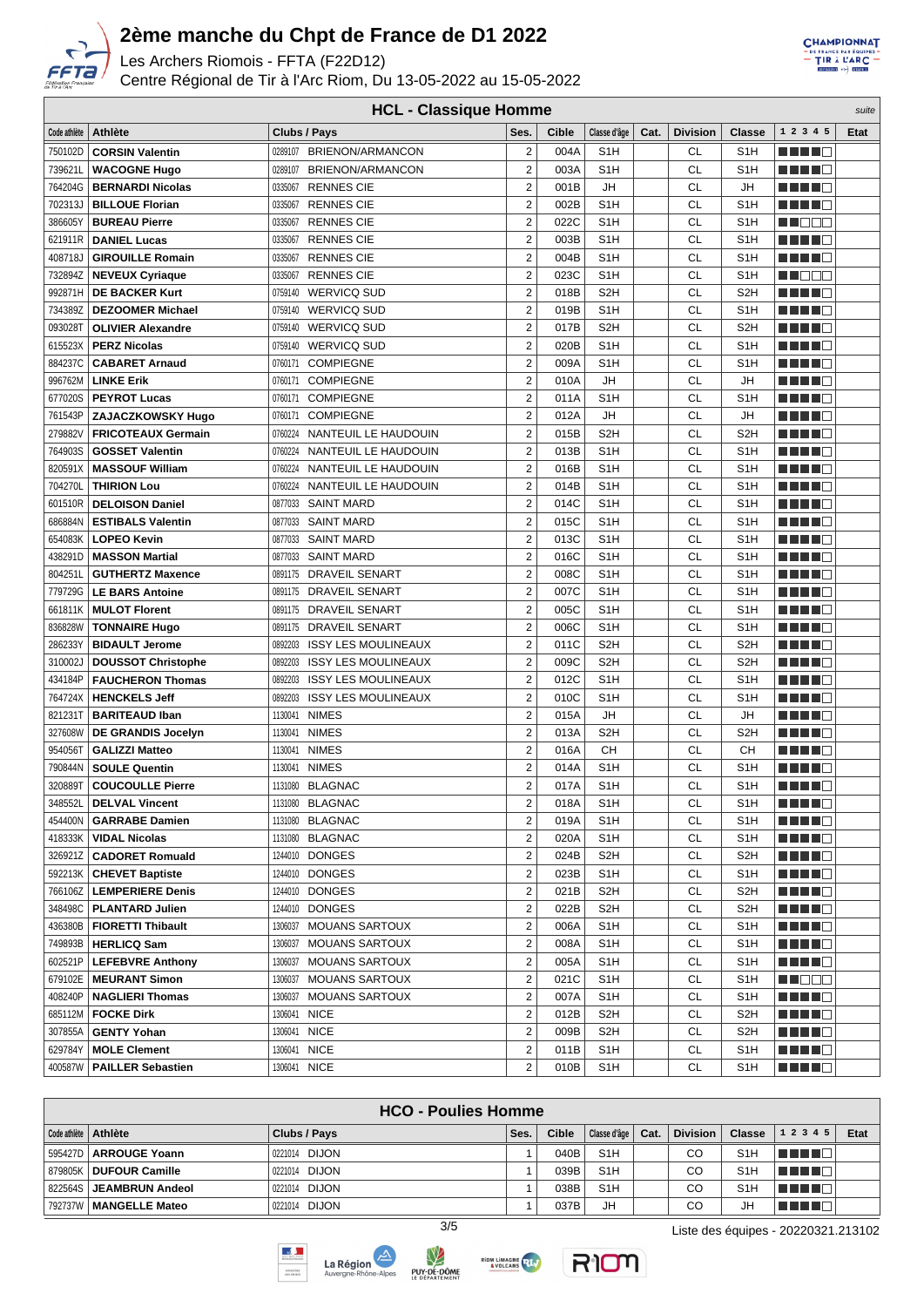

Les Archers Riomois - FFTA (F22D12)

Centre Régional de Tir à l'Arc Riom, Du 13-05-2022 au 15-05-2022



**HCO - Poulies Homme** suite

| Code athlète | Athlète                      | Clubs / Pays                           | Ses.         | Cible | Classe d'âge     | Cat. | <b>Division</b> | <b>Classe</b>    | 1 2 3 4 5                 | <b>Etat</b> |
|--------------|------------------------------|----------------------------------------|--------------|-------|------------------|------|-----------------|------------------|---------------------------|-------------|
| 931783H      | <b>POUPHILE David</b>        | 0221014 DIJON                          | $\mathbf{1}$ | 056C  | S <sub>2</sub> H |      | CO              | S <sub>2</sub> H | MA MARIT                  |             |
| 722563V      | <b>ANGOT Corentin</b>        | <b>RENNES CIE</b><br>0335067           | $\mathbf{1}$ | 033C  | S <sub>1</sub> H |      | CO              | S <sub>1</sub> H | HH 18                     |             |
| 658244H      | <b>DUPUIS Anthony</b>        | <b>RENNES CIE</b><br>0335067           | $\mathbf{1}$ | 034C  | S <sub>1</sub> H |      | CO              | S <sub>1</sub> H | .                         |             |
| 295225X      | <b>DURANTET Sebastien</b>    | 0335067<br><b>RENNES CIE</b>           | $\mathbf{1}$ | 052C  | S <sub>2</sub> H |      | CO              | S <sub>2</sub> H | <u> Hees</u>              |             |
| 694903E      | <b>JULIEN Simon</b>          | 0335067<br><b>RENNES CIE</b>           | $\mathbf{1}$ | 035C  | S <sub>1</sub> H |      | CO              | S <sub>1</sub> H | <u> Literatur</u>         |             |
| 592321C      | <b>LEFEUVRE Camille</b>      | 0335067<br><b>RENNES CIE</b>           | $\mathbf{1}$ | 036C  | S <sub>1</sub> H |      | CO              | S <sub>1</sub> H | H H H O                   |             |
| 794543J      | <b>BEQUARD Franck</b>        | 0428046<br>COURVILLE S/EURE AC         | $\mathbf{1}$ | 045B  | S <sub>2</sub> H |      | CO              | S <sub>2</sub> H | a da da ka                |             |
| 428854W      | <b>DUPLAN Cedric</b>         | 0428046<br>COURVILLE S/EURE AC         | $\mathbf{1}$ | 046B  | S <sub>2</sub> H |      | CO              | S <sub>2</sub> H | <u> Literatur</u>         |             |
| 428855X      | <b>DUPLAN Ludovic</b>        | COURVILLE S/EURE AC<br>0428046         | $\mathbf{1}$ | 047B  | S <sub>2</sub> H |      | CO              | S <sub>2</sub> H | <u> Literatur</u>         |             |
|              | <b>GASSE Nicolas</b>         |                                        |              |       |                  |      |                 |                  |                           |             |
| 268245W      |                              | 0428046 COURVILLE S/EURE AC            | $\mathbf{1}$ | 048B  | S <sub>2</sub> H |      | CO              | S <sub>2</sub> H | a da da                   |             |
| 258125W      | <b>ADALBERT David</b>        | 0702002 CHAUNY                         | $\mathbf{1}$ | 041C  | S <sub>2</sub> H |      | CO              | S <sub>2H</sub>  | MANTE E                   |             |
| 756393S      | <b>BAIL Jose</b>             | 0702002 CHAUNY                         | $\mathbf{1}$ | 042C  | S <sub>2</sub> H |      | CO              | S <sub>2</sub> H | MA NA MA                  |             |
| 421441N      | <b>COPIN Frederic</b>        | 0702002 CHAUNY                         | $\mathbf{1}$ | 043C  | S <sub>1</sub> H |      | CO              | S <sub>1</sub> H | <u> Literatur</u>         |             |
| 268539R      | <b>LACOURT Noel</b>          | 0702002 CHAUNY                         | $\mathbf{1}$ | 050C  | S <sub>3</sub> H |      | CO              | S3H              | M NO S                    |             |
| 647374T      | <b>PIRON Benjamin</b>        | 0702002 CHAUNY                         | $\mathbf{1}$ | 044C  | S <sub>1</sub> H |      | CO              | S <sub>1</sub> H | H H H E                   |             |
| 760169W      | <b>DUHEZ Philippe</b>        | 0759101 VILLENEUVE D'ASCQ              | $\mathbf{1}$ | 044B  | S <sub>2</sub> H |      | CO              | S <sub>2H</sub>  | man da b                  |             |
| 856545C      | <b>ETIENNE David</b>         | 0759101 VILLENEUVE D'ASCQ              | $\mathbf{1}$ | 043B  | S <sub>2</sub> H |      | CO              | S <sub>2H</sub>  | <u> Listo de la p</u>     |             |
| 808352U      | <b>LEMOINE Frederic</b>      | VILLENEUVE D'ASCQ<br>0759101           | $\mathbf{1}$ | 041B  | S <sub>2</sub> H |      | CO              | S <sub>2H</sub>  | n din din k               |             |
| 319176F      | <b>LIENARD Sebastien</b>     | VILLENEUVE D'ASCQ<br>0759101           | $\mathbf{1}$ | 042B  | S <sub>2</sub> H |      | CO              | S <sub>2</sub> H | n din D                   |             |
| 452705W      | <b>BRAUN Romain</b>          | <b>WINGLES</b><br>0762297              | $\mathbf{1}$ | 038A  | S <sub>1</sub> H |      | CO              | S <sub>1</sub> H | n di Tin                  |             |
| 591147B      | <b>LECAUCHOIS Morgan</b>     | <b>WINGLES</b><br>0762297              | 1            | 039A  | S <sub>1</sub> H |      | CO              | S <sub>1</sub> H | MA NA M                   |             |
| 721284E      | <b>MENARD Fabrice</b>        | 0762297<br>WINGLES                     | $\mathbf{1}$ | 037A  | S <sub>2</sub> H |      | CO              | S <sub>2</sub> H | HH 11                     |             |
| 885790R      | <b>OLMO Ludovic</b>          | <b>WINGLES</b><br>0762297              | $\mathbf{1}$ | 040A  | S <sub>2</sub> H |      | CO              | S <sub>2</sub> H | <u> Here i B</u>          |             |
| 835776C      | <b>BELLARD Cyril</b>         | 0780315 CACHY                          | $\mathbf{1}$ | 049A  | S <sub>2</sub> H |      | CO              | S <sub>2H</sub>  | n Album E                 |             |
| 407602W      | <b>BLANQUET Gaetan</b>       | 0780315 CACHY                          | $\mathbf{1}$ | 050A  | S <sub>1</sub> H |      | CO              | S <sub>1</sub> H |                           |             |
| 442336A      | <b>BRINGER Ludovic</b>       | 0780315 CACHY                          | $\mathbf{1}$ | 053C  | S <sub>2</sub> H |      | CO              | S <sub>2</sub> H | M DE S                    |             |
| 866039X      | <b>DUVANEL Fabien</b>        | 0780315 CACHY                          | $\mathbf{1}$ | 051A  | S <sub>2</sub> H |      | CO              | S <sub>2H</sub>  | H H H E                   |             |
| 005929V      | <b>SAUVIGNON Stephane</b>    | 0780315 CACHY                          | $\mathbf{1}$ | 052A  | S <sub>2</sub> H |      | CO              | S <sub>2</sub> H | H H H E                   |             |
| 789488P      | <b>DURIVAUD Manuel</b>       | 0891175 DRAVEIL SENART                 | $\mathbf{1}$ | 033B  | S <sub>2</sub> H |      | CO              | S <sub>2</sub> H | HH H H                    |             |
| 322642Y      | <b>LEGER Christophe</b>      | 0891175 DRAVEIL SENART                 | $\mathbf{1}$ | 036B  | S <sub>2</sub> H |      | CO              | S <sub>2</sub> H | HH 10                     |             |
| 760083C      |                              |                                        | $\mathbf{1}$ | 034B  | S <sub>2</sub> H |      | CO              | S <sub>2</sub> H |                           |             |
|              | <b>RONDELOT Cyril</b>        | 0891175 DRAVEIL SENART                 |              |       |                  |      |                 |                  | <u> La La La</u>          |             |
| 592971J      | <b>SIMON Marc</b>            | 0891175 DRAVEIL SENART                 | $\mathbf{1}$ | 035B  | S <sub>1</sub> H |      | CO              | S <sub>1</sub> H | <u> Literatur</u>         |             |
| 840854X      | <b>ALOUANI Neil</b>          | 0892193 RUEIL MALMAISON STAR           | $\mathbf{1}$ | 036A  | S <sub>1</sub> H |      | CO              | S <sub>1</sub> H | HH 10                     |             |
| 434925V      | <b>DAULEU Ludovic</b>        | 0892193 RUEIL MALMAISON STAR           | $\mathbf{1}$ | 034A  | S <sub>1</sub> H |      | CO              | S <sub>1</sub> H | HH H E                    |             |
| 300680B      | <b>DELOBELLE Fabien</b>      | 0892193<br><b>RUEIL MALMAISON STAR</b> | $\mathbf{1}$ | 035A  | S <sub>1</sub> H |      | CO              | S <sub>1</sub> H | M M M M M                 |             |
| 442807M      | <b>MOINE Maxence</b>         | <b>RUEIL MALMAISON STAR</b><br>0892193 | $\mathbf{1}$ | 051C  | S <sub>1</sub> H |      | CO              | S <sub>1</sub> H | M D D D                   |             |
| 349225T      | <b>PEINEAU Sebastien</b>     | <b>RUEIL MALMAISON STAR</b><br>0892193 | $\mathbf{1}$ | 033A  | S <sub>1</sub> H |      | CO              | S <sub>1</sub> H | <u> Here al B</u>         |             |
| 811280B      | <b>CADRONET Nathan</b>       | 0892199 SURESNES                       | $\mathbf{1}$ | 046C  | S <sub>1</sub> H |      | CO              | S <sub>1</sub> H | <u>Literatur</u>          |             |
| 328826V      | <b>GERARD Paul</b>           | 0892199 SURESNES                       | 1            | 047C  | S <sub>2</sub> H |      | CO              | S <sub>2</sub> H | MA MAR                    |             |
| 335529F      | <b>THIEFFINE Julien</b>      | 0892199 SURESNES                       | $\mathbf{1}$ | 045C  | S <sub>2</sub> H |      | CO              | S <sub>2</sub> H | <u> Literatura e</u>      |             |
| 731921S      | <b>VIGARIE Gilles</b>        | 0892199 SURESNES                       | $\mathbf{1}$ | 048C  | S <sub>2</sub> H |      | CO              | S <sub>2</sub> H | <u> Here i Sa</u>         |             |
| 658261B      | <b>LABICHE Nicolas</b>       | 0893225 NEUILLY SUR MARNE              | $\mathbf{1}$ | 049C  | S <sub>1</sub> H |      | CO              | S <sub>1</sub> H | m E O O O                 |             |
| 761696F      | <b>CORNU Jean-Michel</b>     | 0894254 FONTENAY S/BOIS 1ER CIE        | $\mathbf{1}$ | 054A  | S <sub>2</sub> H |      | CO              | S <sub>2</sub> H |                           |             |
| 345367Z      | <b>GALLAIS-DUTRIEZ Alban</b> | 0894254<br>FONTENAY S/BOIS 1ER CIE     | $\mathbf{1}$ | 053A  | S <sub>2</sub> H |      | CO              | S <sub>2</sub> H | n di Ting                 |             |
| 851504Y      | <b>PEZIER Corentin</b>       | FONTENAY S/BOIS 1ER CIE<br>0894254     | $\mathbf{1}$ | 055A  | S <sub>1</sub> H |      | CO              | S <sub>1</sub> H | a di Bar                  |             |
| 890108J      | <b>BARRAUD Wilfried</b>      | 0895292 SAINT OUEN L'AUMONE            | $\mathbf{1}$ | 053B  | S <sub>1</sub> H |      | CO              | S <sub>1</sub> H | <u> Helena S</u>          |             |
| 425441L      | <b>DELHAYE Aurelien</b>      | 0895292 SAINT OUEN L'AUMONE            | $\mathbf{1}$ | 054B  | S <sub>1</sub> H |      | CO              | S <sub>1</sub> H | <u> Listo – C</u>         |             |
| 906776B      | <b>DRIDI Slim</b>            | 0895292 SAINT OUEN L'AUMONE            | $\mathbf{1}$ | 055B  | S <sub>2</sub> H |      | CO              | S <sub>2</sub> H | <u> Literatur</u>         |             |
| 743977W      | <b>LE CLERCQ Alexandre</b>   | 0895292 SAINT OUEN L'AUMONE            | $\mathbf{1}$ | 056B  | S <sub>1</sub> H |      | CO              | S <sub>1</sub> H | <u> Literatur</u>         |             |
| 751790N      | <b>CHAUVEAU Baptiste</b>     | 1016003 RUELLE                         | $\mathbf{1}$ | 039C  | S <sub>1</sub> H |      | CO              | S <sub>1</sub> H | <u>Literatur</u>          |             |
| 725308D      | <b>GARDEUR Antonin</b>       | 1016003 RUELLE                         | $\mathbf{1}$ | 038C  | S <sub>1</sub> H |      | CO              | S <sub>1</sub> H | <u> Literatur</u>         |             |
| 819963P      | <b>JUILLET Laurent</b>       | 1016003 RUELLE                         | $\mathbf{1}$ | 037C  | S <sub>2</sub> H |      | CO              | S <sub>2</sub> H | <u> Literatur</u>         |             |
| 461611B      | <b>SAUNIER Francois</b>      | 1016003 RUELLE                         | $\mathbf{1}$ | 040C  | S <sub>1</sub> H |      | CO              | S <sub>1</sub> H |                           |             |
| 740648C      | <b>BERDUCK Maxime</b>        | 1087203 LIMOGES-COUZEIX                | $\mathbf{1}$ | 050B  | S <sub>1</sub> H |      | CO              | S <sub>1</sub> H | <u> Harris Ba</u>         |             |
| 633422C      | <b>BIOJOUT David</b>         | 1087203 LIMOGES-COUZEIX                | $\mathbf{1}$ | 052B  | S <sub>1</sub> H |      | CO              | S <sub>1</sub> H | <u> Literatur</u>         |             |
| 633432N      |                              |                                        | $\mathbf{1}$ | 051B  |                  |      | CO              |                  |                           |             |
|              | <b>BIOJOUT Didier</b>        | 1087203 LIMOGES-COUZEIX                |              |       | S <sub>3</sub> H |      |                 | S <sub>3</sub> H | <u> Literatur v</u>       |             |
| 262177A      | <b>PIMPAUD Pierre</b>        | 1087203 LIMOGES-COUZEIX                | $\mathbf{1}$ | 049B  | S <sub>2</sub> H |      | CO              | S <sub>2</sub> H | <u> Literatura de la </u> |             |
| 356684A      | <b>BARBIER Thierry</b>       | 1131072 L'UNION                        | $\mathbf{1}$ | 047A  | S <sub>2</sub> H |      | CO              | S <sub>2</sub> H | <u> Literatur</u>         |             |
| 311932G      | <b>DARDENNE Stephane</b>     | 1131072 L'UNION                        | $\mathbf{1}$ | 045A  | S <sub>2</sub> H |      | CO              | S <sub>2</sub> H | <u> Literatur</u>         |             |
| 855214F      | <b>DELIVEYNE Frederic</b>    | 1131072 L'UNION                        | 1            | 046A  | S <sub>2</sub> H |      | CO              | S <sub>2</sub> H | <u> Literatur</u>         |             |
| 449617P      | <b>VANDERCAMERE Maxime</b>   | 1131072 L'UNION                        | 1            | 048A  | S <sub>1</sub> H |      | CO              | S <sub>1</sub> H | <u> Literatur</u>         |             |